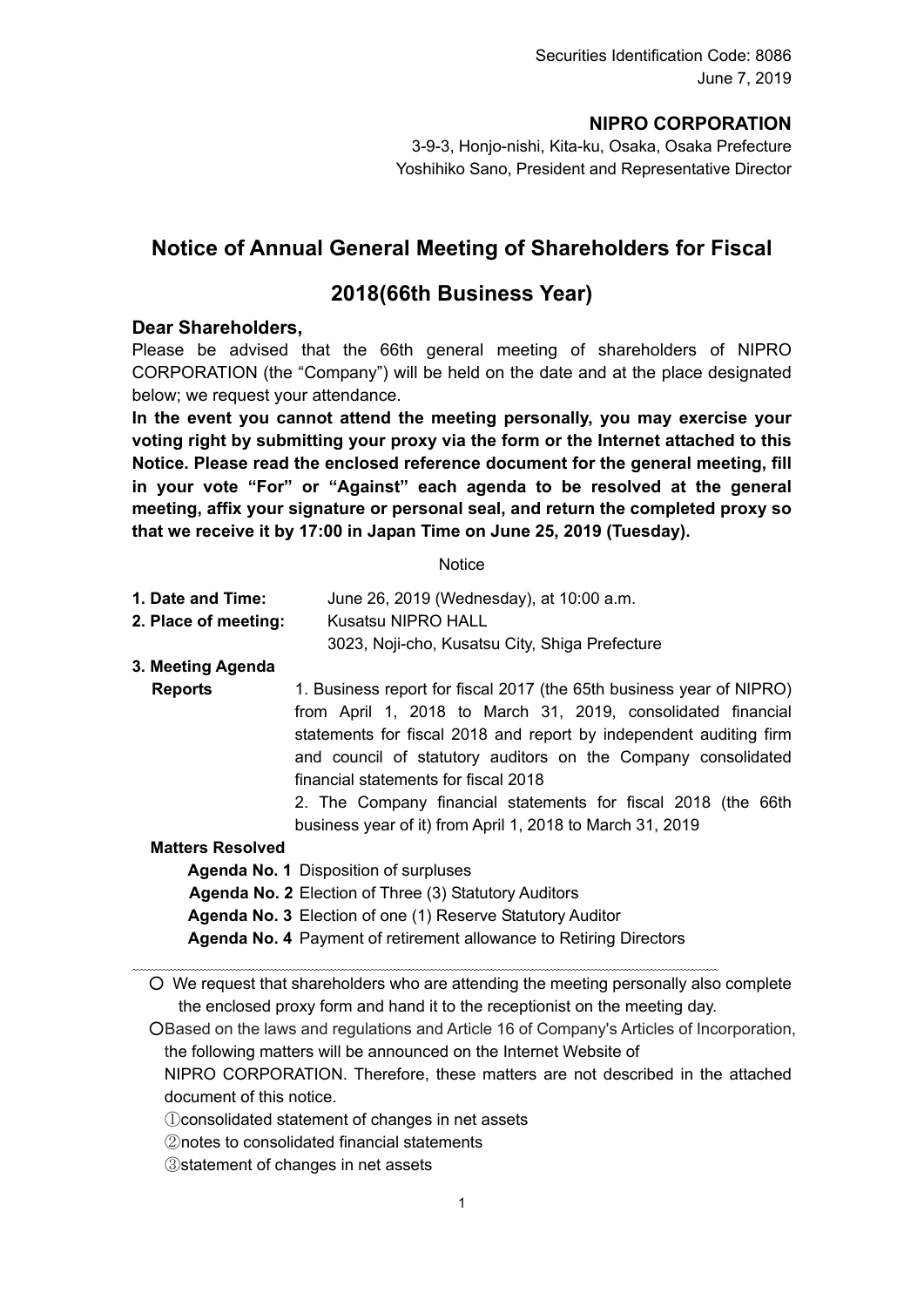④notes to non-consolidated financial statements

And, we audited the above matters( $(0, 0, 0)$ ,  $(3)$  and  $(4)$ ) as part of non-consolidated and consolidated financial statements when our auditor and accounting auditor made the audit report.

 $\circ$  If, after this Notice, any modification or change is made to the enclosed reference document for the general meeting of shareholders, business report, non-consolidated and consolidated financial statements, it will be announced on the Internet Website of NIPRO CORPORATION .

Website of NIPRO CORPORATION https://www.nipro.co.jp/ir/stock/meeting.html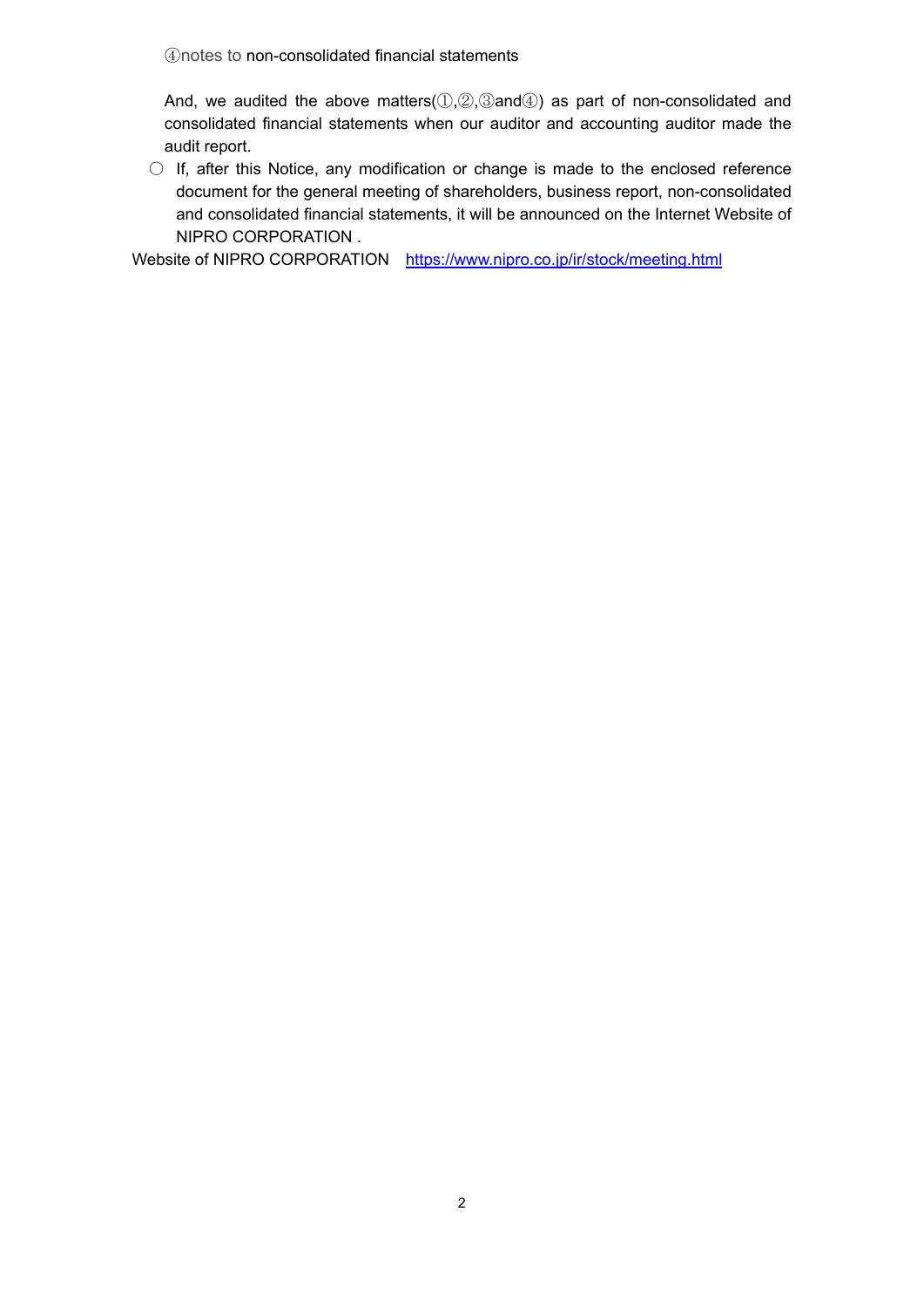# **Guidance on the Exercise of Voting Rights via the Internet**

Please confirm the following items before exercising your voting rights via the Internet.

## **Website for the exercise of voting rights**

# **https://soukai.mizuho-tb.co.jp/**

- ・Upon accessing the above URL, you will be guided to the website for the exercise of voting rights operated by Mizuho Trust & Banking Co., Ltd.
- ・Depending on your browser or Internet user environment, you may be unable to exercise your voting rights via the website for the exercise of voting rights.
- ・The cost of Internet access (access fees to providers, telecommunications fees, etc.) shall be borne by the shareholders.

## **Procedures for exercising your voting rights**

①**Visit the website** https://soukai.mizuho-tb.co.jp/

②**Log-in** Enter the Voting Right Exercise Code provided on the Voting Right Exercise Form ③**Change your password** 

Upon taking the above steps, please exercise your voting rights by following the instructions on the screen.

## **Handling when voting rights are exercised two or more times.**

\*If you exercise your voting rights both in writing and via the Internet, your Internet vote will be counted as the valid vote.

\*If you exercise your voting rights more than once via the Internet, the last vote will be counted as the valid vote.

## **Reference for exercising voting rights via the Internet**

Mizuho Trust & Banking Co., Ltd. Stock Transfer Agency Department

Tell Free only from Japan: 0120-768-524

[9:00 a.m. to 9:00 p.m. Japan time (excluding Saturdays, Sundays and national holidays)]

#### **Electronic Voting Platform for Institutional Investors**

Institutional investors may exercises their voting rights via "Voting Rights Electronic Voting Platform" operated by ICJ Co., Ltd.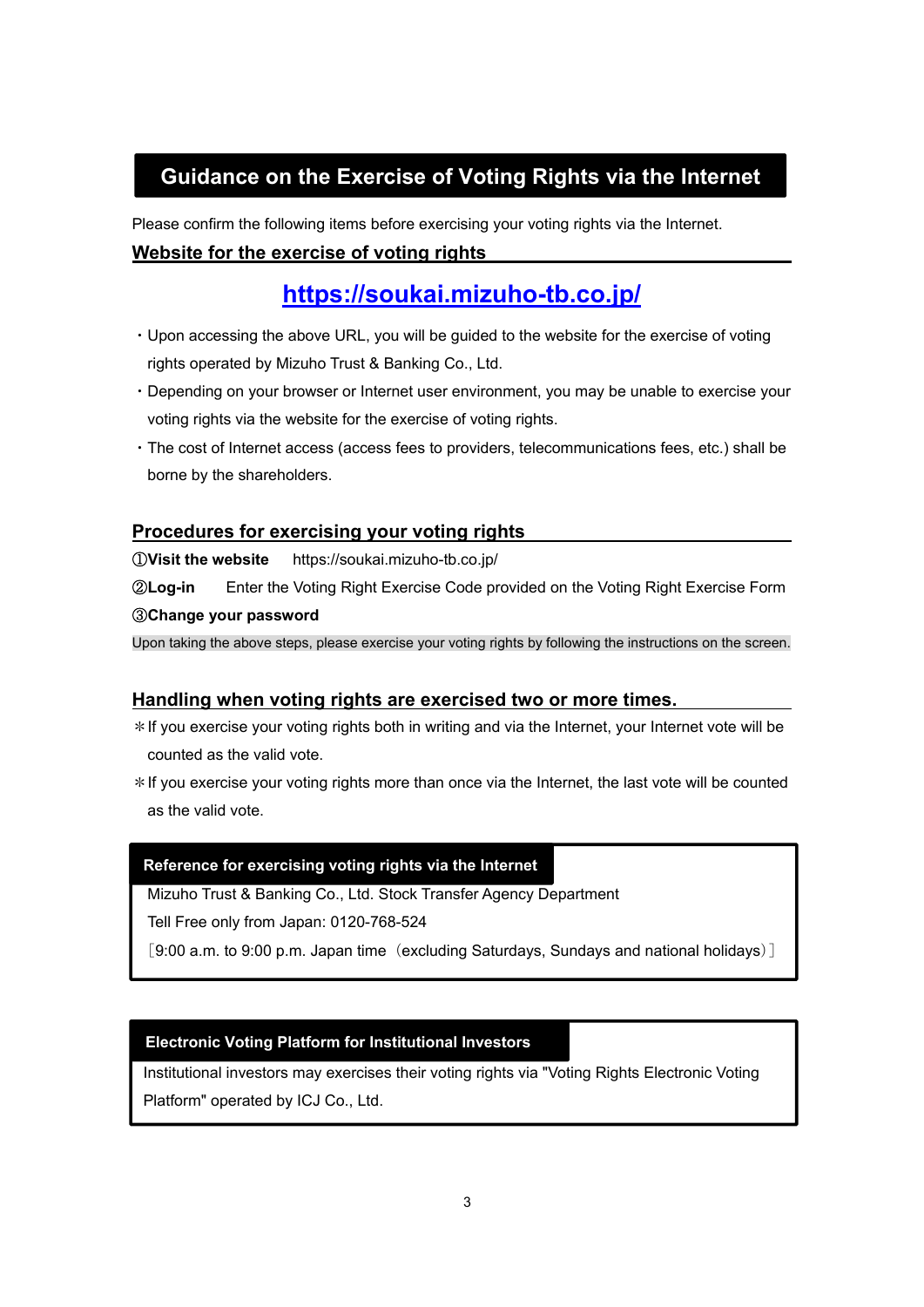## **Reference to a General Meeting of Shareholders**

#### **Matters to be resolved and relevant information**

#### **Proposal No. 1 Disposition of surpluses**

The Company has a business policy that emphasizes distribution of profit to shareholders. The Company endeavors, from a long-range perspective, to strengthen the structure of the development, production and sales departments, with the aim of improving the profitability of its businesses. At the same time, the Company employs a rational profit distribution system, under which profit is distributed on the basis of the operational results for the year.

At this term, we take into consideration the balance of surplus and inside reservation fund with checking the future's business development and our fund's demand on the basis of the above-mentioned policy, and we cope with disposition of dividends as follows.

#### Year-end dividends

- (1) Description of dividends : Cash
- (2) Allotment of dividends to shareholders, and aggregate amount 9 JPyen per common share of the Company.

Total: 1,467,878,607JPyen

Combined with the interim dividends of 19 JPyen per share already paid, the annual dividend for the year ended March 31, 2019 will be 28 JPyen per share.

(3) Effective date of profit distribution : June 27, 2019

#### **Proposal No.2 Election of three (3) Statutory Auditors**

The office term of the three (3) Statutory Auditors will expire at the close of the general meeting of shareholders for the year.

The Company requests the election of three (3) Statutory Auditors.

Presentation of this matter at the general meeting of shareholders has been approved by the Council of Statutory Auditor.

The candidates for the Statutory Auditor's positions are as follows.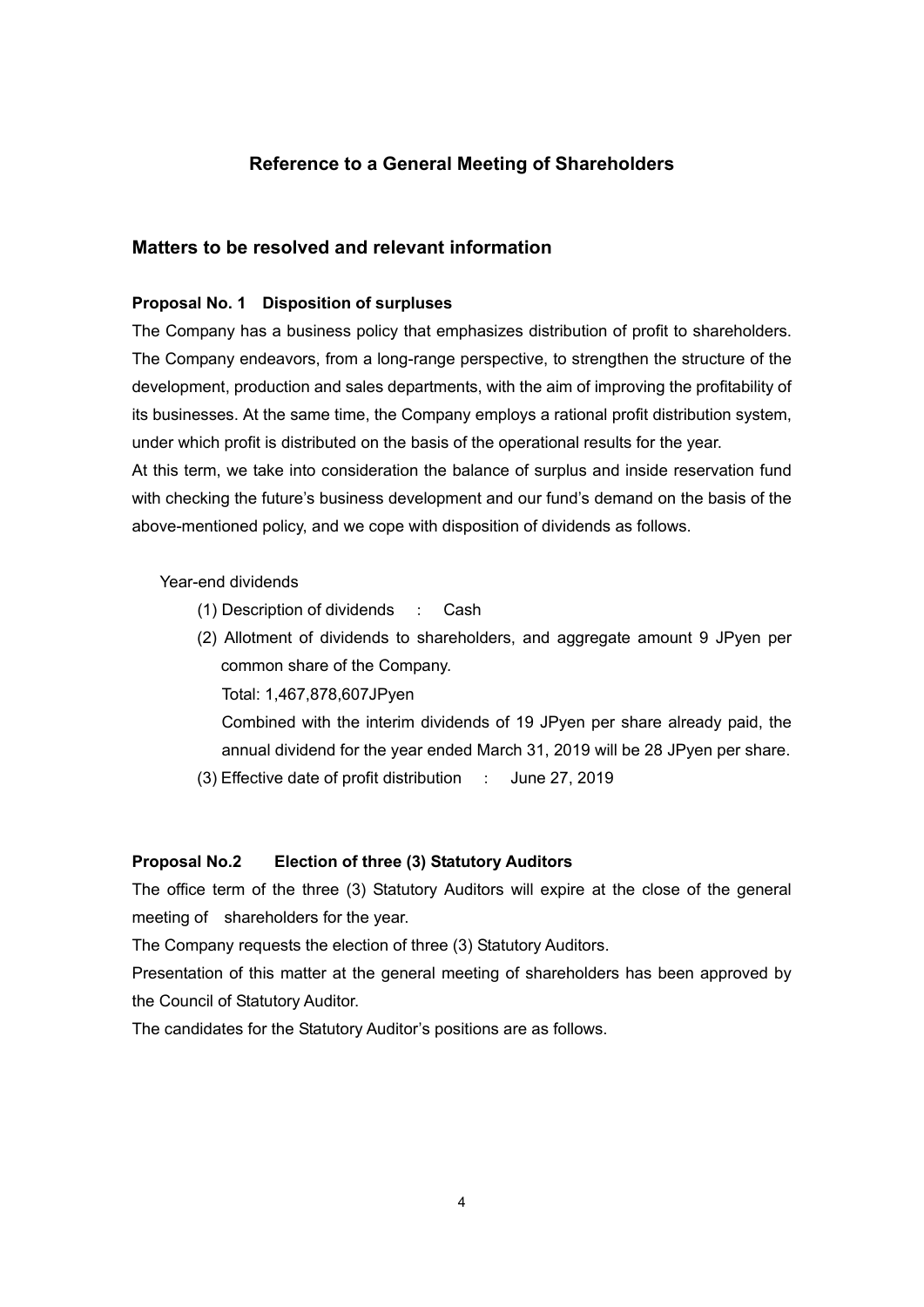|     | Name                      | Brief history of career, title, and position within the    | Number of      |
|-----|---------------------------|------------------------------------------------------------|----------------|
| No. | (Date of birth)           | Company; important career in other companies               | Company shares |
|     |                           |                                                            | owned          |
|     |                           | Oct. 1976<br>Joined the Company                            |                |
|     | Takayuki Nomiya           | Apr. 1997<br>Manager of the General Affairs Division       |                |
|     | (February 1, 1943)        | of the Company                                             |                |
|     | Reappoitment              | Feb.2003<br>Manager of Auditing Division of the            |                |
|     |                           | Company                                                    |                |
|     |                           | Feb.2008<br>Resigned the Company                           |                |
|     |                           | Jun.2008<br>Statutory Auditor of the Company               |                |
|     |                           | (to present)                                               |                |
|     |                           | . The reason for Statutory Auditor the candidates          |                |
| 1   |                           | He has the experience as the person in charge of the       | 3,248 shares   |
|     |                           | general affairs division and domestic inspection division, |                |
|     |                           | and he is familiar with duties of our whole. He has        |                |
|     |                           | extensive knowledge of accounting, and has properly        |                |
|     |                           | conducted audits as a Statutory Auditor since he was       |                |
|     |                           | appointed Statutory Auditor of the Company.                |                |
|     |                           | Such a wealth of experience and knowledge will             |                |
|     |                           | contribute enough to our management in the future.         |                |
|     |                           | That's why the Company proposes that shareholders          |                |
|     |                           | elect him as Statutory Auditor for the Company.            |                |
|     | Kazumichi Irie            | Director of Yoshitomi Seiyaku Kabushiki<br>Jun, 1998       |                |
|     | (January 12, 1944)        | Kaisha (presently, Mitsubishi Tanabe                       |                |
|     | Reappoitment<br>Jun, 2002 | Pharma Corporation)                                        |                |
|     |                           | Statutory Auditor of the same company                      |                |
|     |                           | Jun, 2005<br>Resigned as Statutory Auditor of the          |                |
|     | Externa                   | same company                                               |                |
|     |                           | Jun, 2005<br>Pharmaceutical University Auditor of the      |                |
| 2   | Independence<br>Jun, 2008 | same university                                            | 1,000shares    |
|     |                           | Jun.2011<br>Statutory Auditor of NIPRO, Retirement         |                |
|     |                           | of Auditor of the University                               |                |
|     |                           | (to present)                                               |                |
|     |                           | .The reason for Outside Auditor the candidates             |                |
|     |                           | He has an excellent and extensive knowledge and            |                |
|     |                           | experience as a Director and Statutory Auditor,            |                |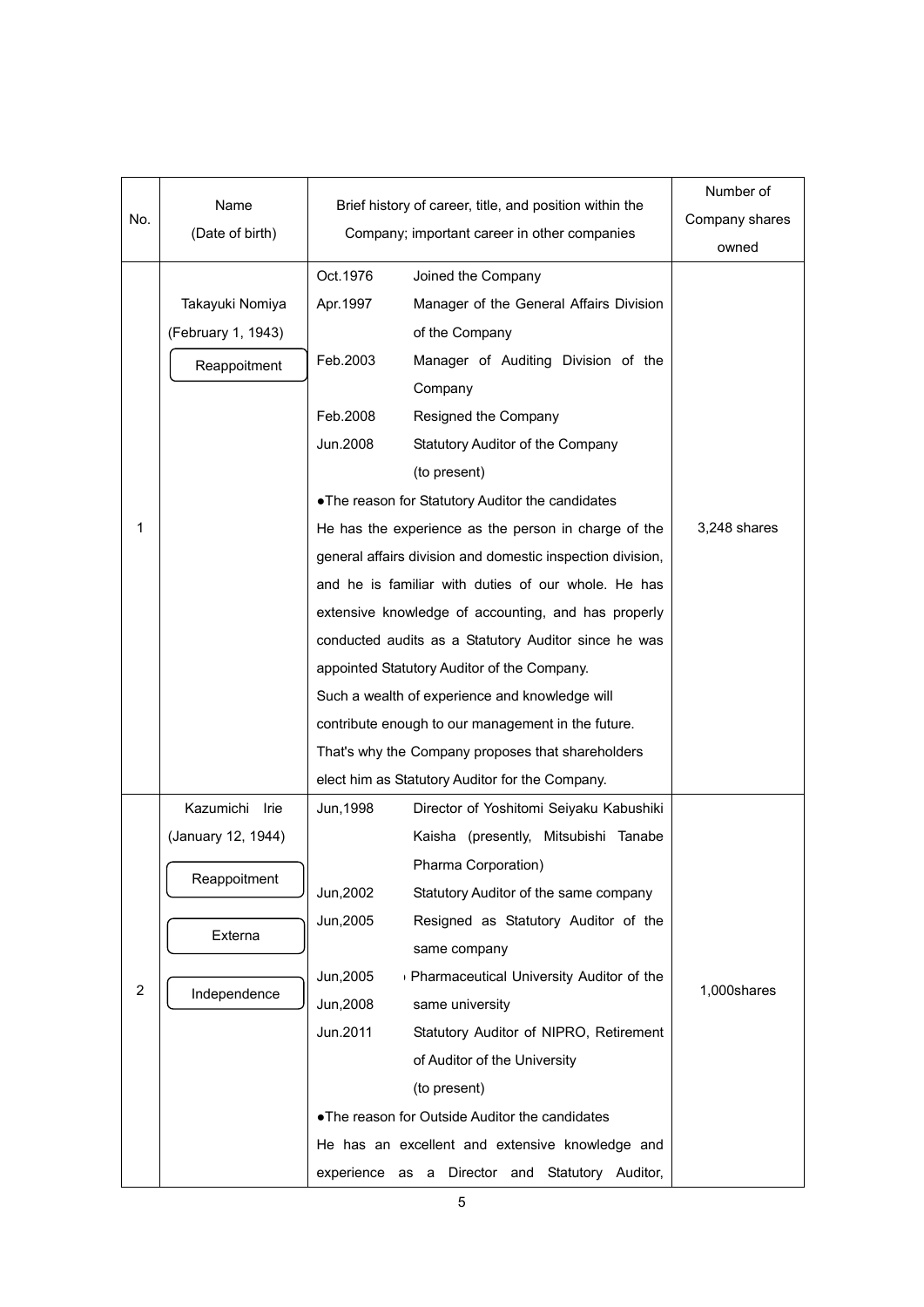|   |                                                                                                                                                                                                                       |                                                          | cultivated in his former career. Believing that he is                                                                                                             |          |  |  |
|---|-----------------------------------------------------------------------------------------------------------------------------------------------------------------------------------------------------------------------|----------------------------------------------------------|-------------------------------------------------------------------------------------------------------------------------------------------------------------------|----------|--|--|
|   | capable of providing proper guidance and supervision in                                                                                                                                                               |                                                          |                                                                                                                                                                   |          |  |  |
|   |                                                                                                                                                                                                                       | the auditing and business management of the Company      |                                                                                                                                                                   |          |  |  |
|   |                                                                                                                                                                                                                       | from an objective standpoint, the Company proposes       |                                                                                                                                                                   |          |  |  |
|   |                                                                                                                                                                                                                       |                                                          |                                                                                                                                                                   |          |  |  |
|   |                                                                                                                                                                                                                       | that shareholders elect him as Outside Statutory Auditor |                                                                                                                                                                   |          |  |  |
|   |                                                                                                                                                                                                                       | for the Company.                                         |                                                                                                                                                                   |          |  |  |
|   | Masayoshi Hasegawa                                                                                                                                                                                                    | Jun.1994                                                 | Director of Nippon Glass Fiber Company, Ltd                                                                                                                       |          |  |  |
|   | (December 23, 1941)                                                                                                                                                                                                   |                                                          | (presently, Nippon Sheet Glass Company,                                                                                                                           |          |  |  |
|   | Reappoitment<br>Externa                                                                                                                                                                                               |                                                          | Ltd)                                                                                                                                                              |          |  |  |
|   |                                                                                                                                                                                                                       | Jun.1998                                                 | Managing Director of the same company                                                                                                                             |          |  |  |
|   |                                                                                                                                                                                                                       | Apr.1999                                                 | General Manager of Special equipment                                                                                                                              |          |  |  |
|   |                                                                                                                                                                                                                       |                                                          | Division of Nippon Sheet Glass Company, Ltd                                                                                                                       |          |  |  |
|   | Independence                                                                                                                                                                                                          | May.2002                                                 | Adviser of Special equipment Division of                                                                                                                          |          |  |  |
|   |                                                                                                                                                                                                                       |                                                          | same company and President of the "Nissho"                                                                                                                        |          |  |  |
|   |                                                                                                                                                                                                                       |                                                          | Fiber Company, Ltd" and President of the                                                                                                                          |          |  |  |
|   |                                                                                                                                                                                                                       |                                                          | "Nissho BR Company, Ltd"                                                                                                                                          |          |  |  |
| 3 |                                                                                                                                                                                                                       | Mar.2004                                                 | Resigned as above three companies                                                                                                                                 | - shares |  |  |
|   |                                                                                                                                                                                                                       | Jun.2013                                                 | <b>Statutory Auditor of NIPRO</b>                                                                                                                                 |          |  |  |
|   |                                                                                                                                                                                                                       |                                                          | (to present)                                                                                                                                                      |          |  |  |
|   |                                                                                                                                                                                                                       | •The reason for Outside Auditor the candidates           |                                                                                                                                                                   |          |  |  |
|   |                                                                                                                                                                                                                       |                                                          | He has an excellent and extensive knowledge and<br>experience as a Director, cultivated in his former career.<br>Believing that he is capable of providing proper |          |  |  |
|   |                                                                                                                                                                                                                       |                                                          |                                                                                                                                                                   |          |  |  |
|   |                                                                                                                                                                                                                       |                                                          |                                                                                                                                                                   |          |  |  |
|   | guidance and supervision in the auditing and business<br>management of the Company from an objective<br>standpoint, the Company proposes that shareholders<br>elect him as Outside Statutory Auditor for the Company. |                                                          |                                                                                                                                                                   |          |  |  |
|   |                                                                                                                                                                                                                       |                                                          |                                                                                                                                                                   |          |  |  |
|   |                                                                                                                                                                                                                       |                                                          |                                                                                                                                                                   |          |  |  |
|   |                                                                                                                                                                                                                       |                                                          |                                                                                                                                                                   |          |  |  |

(Notes)

- 1. There is no special relation between any nominee and the Company.
- 2. Mr. Kazumichi Irie and Mr.Masayoshi Hasegawa are nominees as Outside Statutory Auditor.
- 3. We have already signed a contract which limits the liability for damages as specified in article 423 paragraph 1 of the Companies Act based on article 427 paragraph 1 of the same regulations with Mr.Takayuki Nomiya,Mr.Kazumichi Irie and Mr.Masayoshi Hasegawa.And, the maximum amount of liability for damages based on this contract is the minimum liability amount determined by lows and regulations.

If they are elected again as Auditor, we will continue to the contract with them.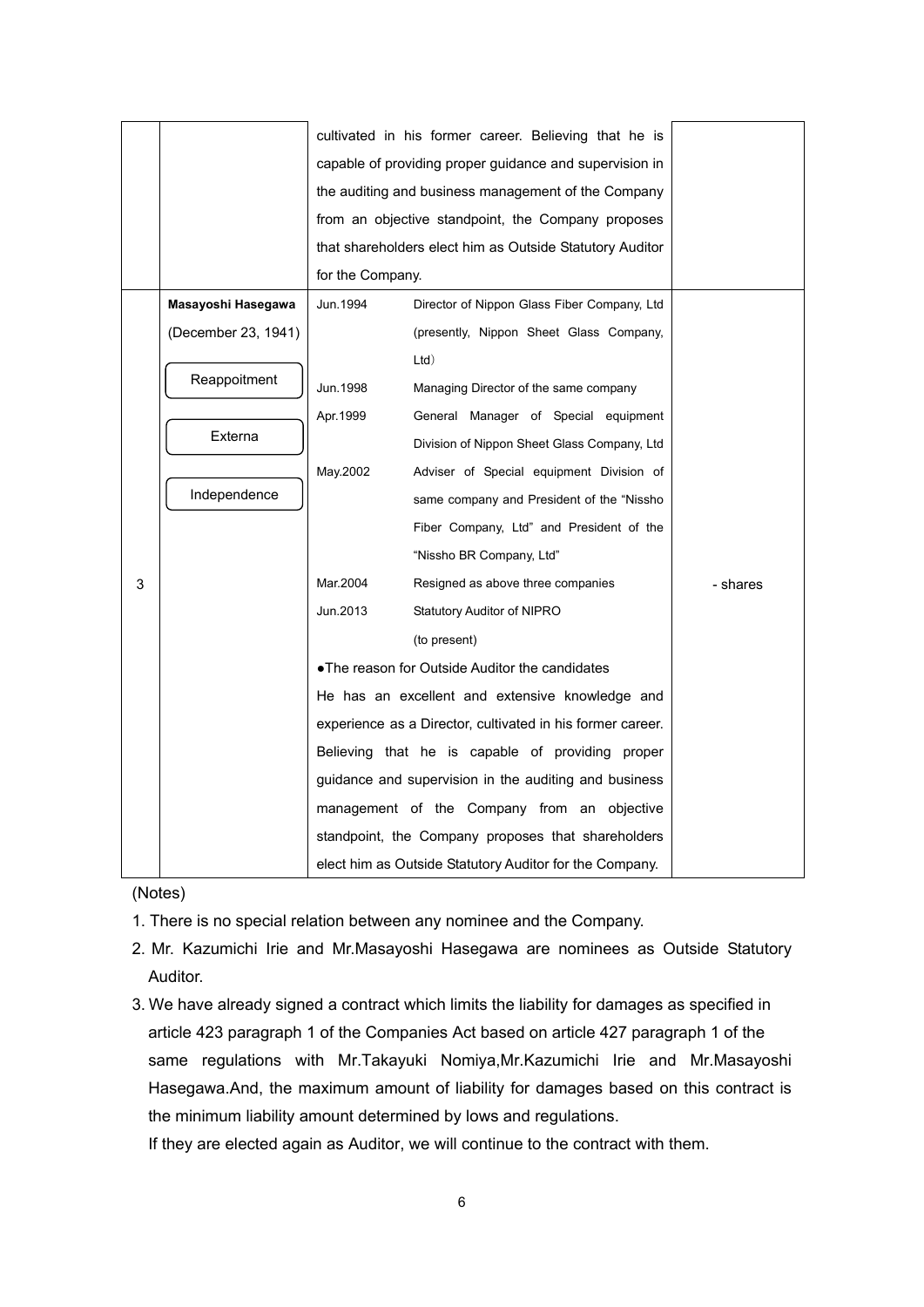4. Mr. Kazumichi Irie is an independent executive as stipulated in the regulations of the Tokyo Stock Exchange, and the Company designated him to the Tokyo Stock Exchanges as an independent executive. Upon approval of the re-election of him, the Company will continue to designate him as an independent executive.

And, Mr.Masayoshi Hasegawa satisfies the requirements for independent Outside Statutory Auditor set forth in the regulations of the Tokyo Stock Exchange. Upon approval of the re-election of him, the Company will designate him as an independent executive.

- 5. The term of Mr. Kazumichi Irie's assumption of office as Statutory Auditor will be eight (8) years, and the term of Mr. Masayoshi Hasegawa's assumption of office as Statutory Auditor will be six (6) years at the conclusion of this general meeting of shareholders for the year.
- 6. The number of the above stocks includes shares held by Stock Ownership Plan of NIPRO as of April 30, 2019

#### **Proposal No.3 Election of one (1) Reserve Statutory Auditor**

We should be prepare for a vacancy that may result in non-compliance with the Statutory Auditor number, one(1) reserve Statutory Auditor should be elected.

Presentation of this matter at the general meeting of shareholders has been approved by the Council of Statutory Auditors.

| Name             | Brief history of career and the important career in |                                        | Number of    |
|------------------|-----------------------------------------------------|----------------------------------------|--------------|
|                  |                                                     | Company                                |              |
| Date of birth    | other companies                                     |                                        | shares owned |
|                  | Apr.2003                                            | Manager of Special equipment           |              |
| Shigeru Yanagase |                                                     | Division of Nippon Sheet Glass         | - shares     |
| (May 2, 1947)    | Jul.2007                                            | Company, Ltd Resigned the same         |              |
|                  |                                                     | company (to present)                   |              |
| External         |                                                     | The reason for the Substitute          |              |
|                  |                                                     | Auditor candidates                     |              |
|                  |                                                     | He has an excellent and extensive      |              |
|                  |                                                     | knowledg<br>and<br>experience,         |              |
|                  |                                                     | cultivated in his<br>former<br>career. |              |
|                  |                                                     | Believing that he is capable of        |              |
|                  |                                                     | providing<br>guidance<br>proper<br>and |              |
|                  |                                                     | supervision in the auditing<br>and     |              |
|                  |                                                     | the<br>business<br>оf<br>management    |              |

The profile of the reserve Statutory Auditor nominee is as follows.